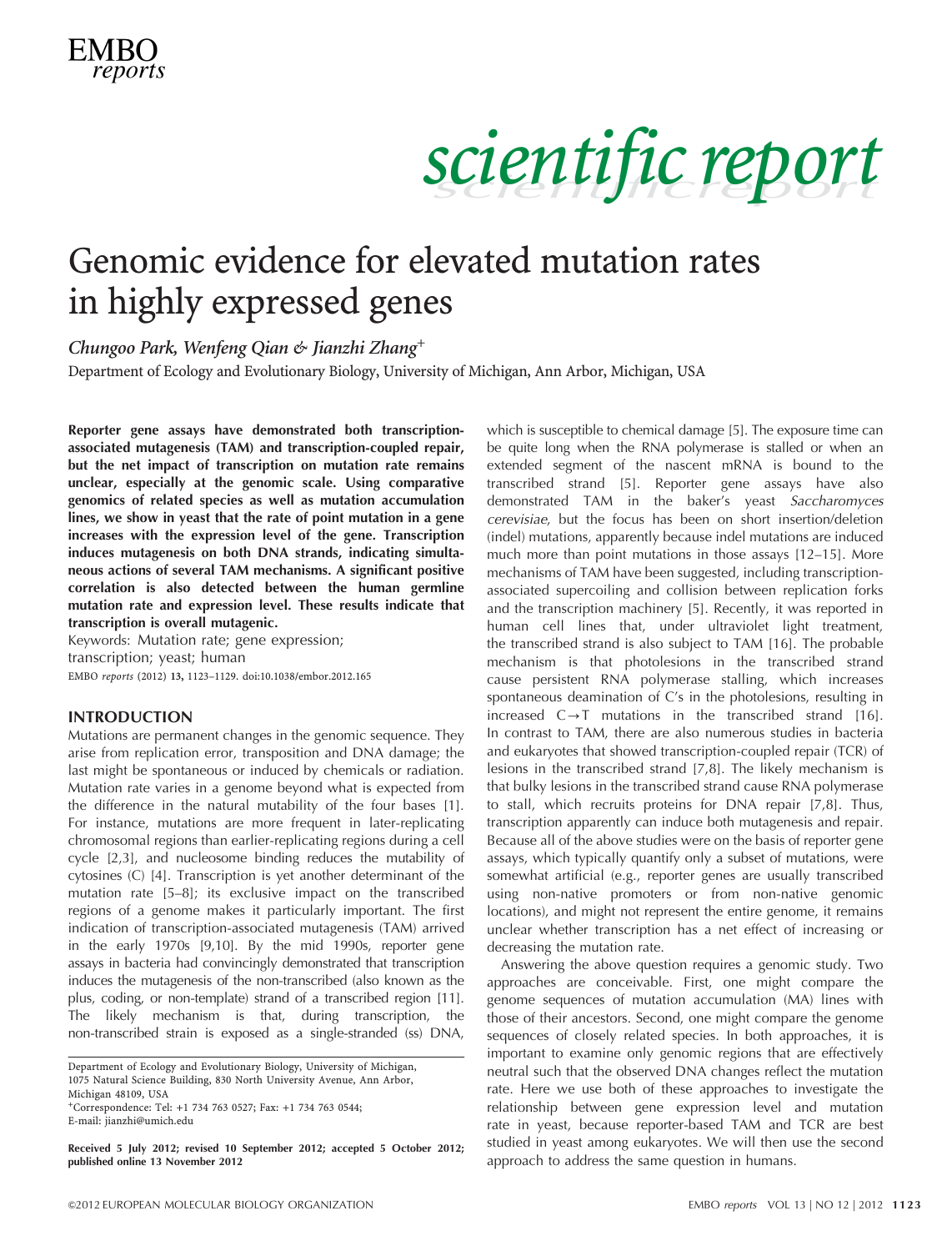### Scientific report Gene expression level and mutation rate of  $\frac{C}{C}$ . Park et al.

#### RESULTS

#### Mutation rates in yeast MA lines

We first examined the impact of gene expression level on mutation rate by analysing a recently published data set of point mutations in MA lines of S. cerevisiae [[4\]](#page-5-0). To boost the extremely low rate of natural point mutation in yeast [\[17](#page-5-0)], the authors deleted the uracil-DNA glycosylase gene UNG1, which is required for repair of uracil in DNA formed by spontaneous C deamination. Because the effective population size was maintained at 1,000–2,000 cells during the MA [\[4\]](#page-5-0), mutations in important genes might still be subject to selection. Hence, we removed the genic regions (i.e., from the start to stop codons in gene sequences) of essential genes and non-essential genes, of which the deletion strains have fitness  $< 0.99$ , and analysed the remaining regions of the genome hereby referred to as the analysed genome (see Methods). A total of 190 confirmed point mutations are present in the analysed genome. Because the MA was conducted in the rich medium YPD (yeast extractpeptone-glucose) [\[4](#page-5-0)], we used expression levels of the wild-type yeast in YPD [[18](#page-5-0)] as proxies for the expression levels of the strain lacking UNG1, under the assumption that deleting UNG1 does not substantially alter the transcriptome. The mRNA sequencing (RNA-Seq) data [\[18\]](#page-5-0) we analysed provide the number of sequencing reads mapped to each nucleotide position in the genome. This number is used as the expression level of each nucleotide site. The mean expression level of the 190 mutated sites is 50.08, significantly greater than the random expectation of 24.99 ( $P = 0.0303$ , randomization test; Fig 1). We estimated this random expectation by picking 10,000 sets of 190 random nucleotide sites from the analysed genome. To control the different mutabilities of the four nucleotides [\[1,19\]](#page-5-0), we required that the 190 randomly picked sites contain the same numbers of G:C nucleotides and A:T nucleotides as observed at the mutated sites. Thus, the MA experiment demonstrates that mutations tend to occur at highly expressed sites.

#### Mutation rates from interspecific comparison

Because the small number of mutations in the MA lines makes it difficult to control potential confounding factors, we turned to between-species comparisons of genome sequences. Specifically, we compared S. cerevisiae with its sister species S. paradoxus. The genomic divergence between the two species is  $\sim$ 11% at genic and  $\sim$  23% at intergenic regions [[20\]](#page-5-0). Estimating mutation rates of different genes by interspecific comparison requires the use of effectively neutral genic regions. Because both synonymous and non-synonymous sites might be subject to natural selection that generally intensifies with the expression level [[21–25\]](#page-5-0), they cannot be used to estimate the mutation rates for genes of different expression levels. Instead, we estimate the mutation rate of a gene from the substitution rate of its intron sequence, which is likely to be neutral at most sites after the removal of the two ends (see Methods). The expression level of an intron is assumed to be the same as that of its mother gene estimated by RNA-Seq [\[18](#page-5-0)]. We observed a positive correlation between the expression level of a gene and the mutation rate estimated from its intron nucleotide substitution rate (Spearman's rank correlation coefficient  $\rho = 0.402$ , P<0.00001; [Table 1;](#page-2-0) supplementary Fig S1 online). The gradual increase of the mutation rate with the expression level can be clearly seen in binned data when all



Fig 1 | Higher probabilities of mutation at more strongly expressed sites in yeast MA lines. Expression level at a nucleotide site is measured by the number of RNA sequencing reads covering the site. The arrow indicates the observed mean expression level of 190 mutated sites in MA lines. The bars show the frequency distribution of the mean expression level of 190 randomly picked sites from the analysed genome, derived from 10,000 replications. Of these replications, the mean expression is equal to or greater than the observed value 303 times. MA, mutation accumulation.

introns are grouped into five equal-size bins on the basis of expression levels [\(Fig 2A\)](#page-3-0). It has been reported that yeast introns contain regulatory sequences that promote high transcription [\[26,27\]](#page-5-0), suggesting that not all sites in introns are neutral. Because introns of highly expressed genes are likely to be subject to stronger purifying selection than those of lowly expressed genes, the mutation rate has been underestimated more for highly expressed genes than for lowly expressed genes. In other words, our result in [Fig 2A](#page-3-0) is conservative.

Several more factors are known to affect the mutation rate, including  $G + C$  content [[19\]](#page-5-0), CpG dinucleotide frequency [[28](#page-6-0)], replication timing [\[2,3](#page-5-0)] and nucleosome binding [\[4,29](#page-5-0)]. But, the partial correlation between gene expression level and intron substitution rate remains highly significant even when the above four factors are simultaneously controlled ( $\rho = 0.349$ ,  $P < 0.0001$ ; [Table 1\)](#page-2-0). We conducted a multiple regression analysis to assess the relative contributions of gene expression level and the other four factors in explaining the total variance in mutation rate [\(Table 1](#page-2-0)). This multiple regression model explains  $\sim$  18% of the total variance in intron mutation rate. Gene expression level is the best predictor, explaining at least  $\sim 89\%$  of the variance explained by the model; no other factor has a significant independent contribution to the variance explained by the model after the Bonferroni correction for multiple testing [\(Table 1\)](#page-2-0).

The RNA-Seq expression level of a gene measures the concentration of its mRNA, which is determined jointly by the mRNA synthesis rate and mRNA degradation rate. Consistent with the hypothesis that mRNA synthesis induces mutagenesis, we found the mutation rate to be significantly correlated with the mRNA synthesis rate ( $\rho = 0.248$ ,  $P = 0.0055$ ), but not the mRNA degradation rate ( $\rho = -0.034$ ,  $P = 0.71$ ) (see Methods). The fact that the mutation rate correlates better with the mRNA concentration than mRNA synthesis rate is probably due to the generally much more accurate estimation of mRNA concentrations than synthesis rates.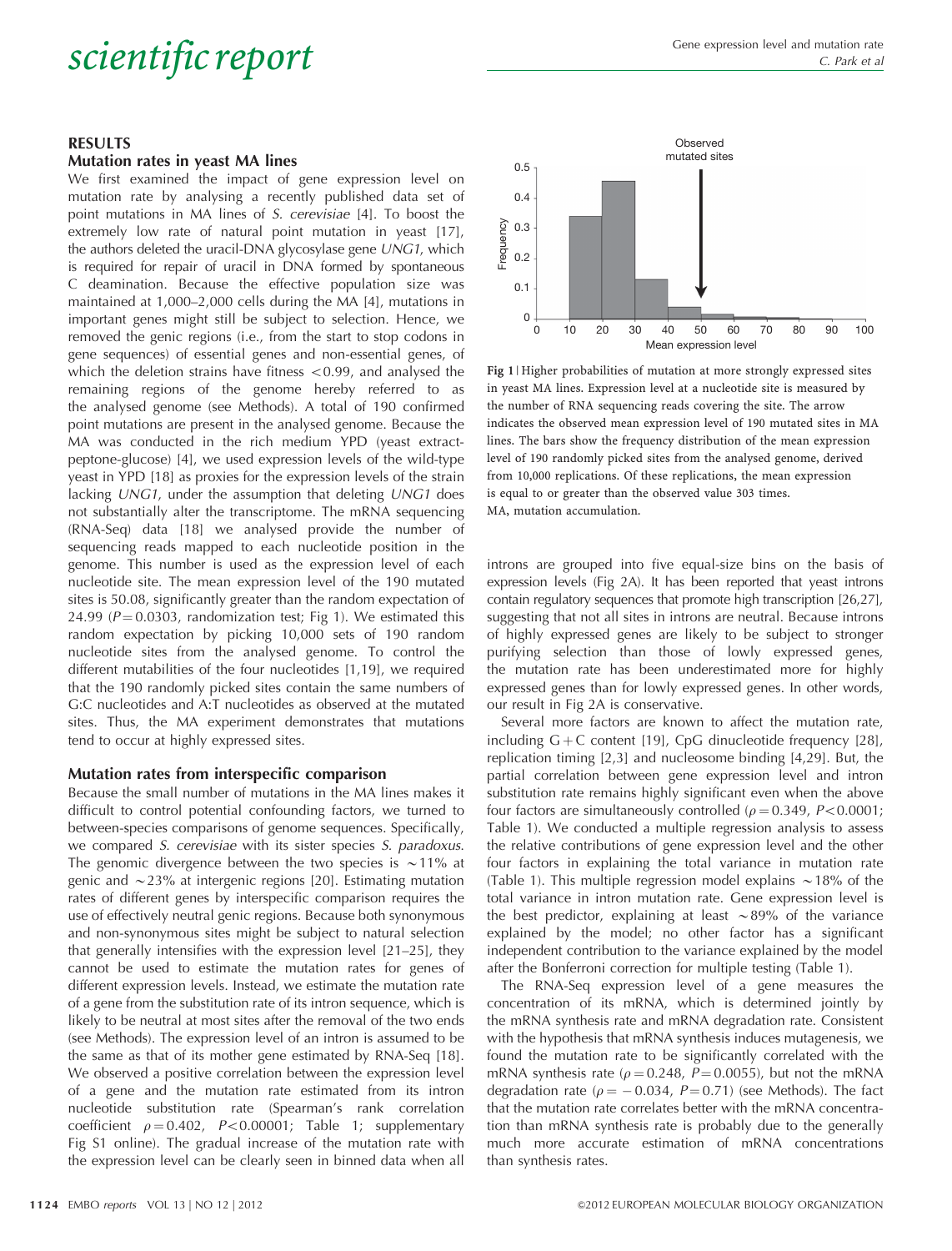# <span id="page-2-0"></span>Gene expression level and mutation rate  $\frac{C. Park$  et al scientific report

#### Table 1 |Relative contributions of several genomic features to mutation rate variation in yeast introns

| Rank correlations with mutation rates |          |                                  |          | Multiple linear regression |         |
|---------------------------------------|----------|----------------------------------|----------|----------------------------|---------|
| Correlation                           | P-value  | Partial correlation <sup>®</sup> | P-value  | $RCVE^{\ddagger}$          | P-value |
| 0.4021                                | < 0.0001 | 0.3490                           | < 0.0001 | 0.8924                     | 0.0006  |
| 0.0754                                | 0.4050   | $-0.0021$                        | 0.9817   | 0.0164                     | 0.0329  |
| 0.1141                                | 0.2069   | 0.1083                           | 0.2365   | 0.0347                     | 0.1393  |
| $-0.1808$                             | 0.0445   | $-0.0329$                        | 0.7206   | 0.0646                     | 0.0296  |
| $-0.0185$                             | 0.8387   | 0.0086                           | 0.9253   | 0.0144                     | 0.0903  |
|                                       |          |                                  |          | 0.1762                     |         |
|                                       |          |                                  |          |                            |         |

"Partial correlation between mutation rate and the focal factor, after the simultaneous controls of the other four factors. <sup>‡</sup>Relative contribution of the focal factor to the total variance explained by the linear model. See main text for details. Wariance of mutation rate explained by the linear model.

#### Patterns of transcription-associated mutations

#### Mutation rates in the human germline

There are 12 possible types of single-nucleotide mutation among the four bases. Four of them are generally known to be the most frequent:  $C \rightarrow T$ ,  $A \rightarrow G$ ,  $G \rightarrow T$ , and  $A \rightarrow T$  [[30](#page-6-0)]. C naturally deaminates to U, which simulates T and results in a  $C \rightarrow T$ transition after two rounds of DNA replication. C might also be 5-methylated, especially when followed by a G in CpG, and 5-methylcytosine frequently deaminates to T.  $C \rightarrow T$  transitions and  $G \rightarrow A$  transitions on the complementary DNA strand are typically the most common mutations in a genome. Nucleotide A might deaminate to hypoxanthine (H), which pairs better with C than T and results in an  $A \rightarrow G$  transition (and an  $T \rightarrow C$  transition on the complementary strand) after two rounds of replication. Another frequent mutation is due to the oxidation of G to 8-hydroxyguanine, which can mispair with A and results in  $G \rightarrow T$ after two rounds of DNA replication.  $G \rightarrow T$ , as well as  $A \rightarrow T$ , might also occur through depurination followed by the insertion of an A opposite the abasic site in replication.

Using S. mikatae as an outgroup of S. cerevisiae and S. paradoxus [[20](#page-5-0)], we inferred all single-nucleotide substitutions that occurred in the S. cerevisiae lineage since its separation from S. paradoxus. We then calculated the difference between the frequency of each mutation type in introns and that in untranscribed regions of the genome. Here, the frequency of mutation  $X \rightarrow Y$  is the number of  $X \rightarrow Y$  mutations divided by the number of X in the inferred common ancestor of S. cerevisiae and S. paradoxus. On the non-transcribed strand, the above mentioned four common mutation types  $(C \rightarrow T, A \rightarrow G, G \rightarrow T$  and  $A \rightarrow T$ ) all show significantly higher frequencies in introns than untranscribed regions [\(Fig 2B](#page-3-0)). On the transcribed strand, only  $C \rightarrow T$  is more frequent in introns than untranscribed regions ([Fig 2B\)](#page-3-0). These patterns are consistent with the simultaneous actions of two TAM mechanisms: (i) generally increased mutagenesis on the non-transcribed strand due to the susceptibility of ssDNA to damage and (2) increased  $C \rightarrow T$  mutagenesis on the transcribed strand associated with photolesion-associated RNA polymerase stalling. The  $C \rightarrow T$  mutation rate appears higher on the transcribed strand than on the non-transcribed strand, although their difference is not significant ( $P = 0.18$ , two-tail Fisher's exact test). Mutational patterns of MA lines (supplementary Fig S2 online) are generally consistent with those from the interspecific comparison, although a rigorous statistical analysis is hampered by the small sample size of the MA data.

It is of significant interest to examine if highly expressed genes also have elevated mutation rates in multicellular eukaryotes. In multicellulars, one needs to distinguish germline mutations from somatic mutations, because only the former are inherited to future generations. We used alignments of human and macaque genome sequences [[31\]](#page-6-0) to estimate the substitution rates in introns (see Methods) and used human RNA-Seq data previously assembled [[32](#page-6-0)] to estimate gene expression levels in 12 tissues, including the testis that contains the germline. To gauge the rate of transcription-associated mutations in each gene, we estimated the difference between the mutation rate of all introns of the gene and that of its flanking untranscribed regions (see Methods), because mutation rate varies among chromosomal regions [\[1\]](#page-5-0). We found this difference to be positively correlated with the expression level in each of the 12 tissues, after simultaneously controlling for GC content, CpG frequency, replication timing and nucleosome occupancy [\(Fig 3](#page-4-0)). Among the 12 tissues, 9 showed significant correlations ( $P < 0.05$ ) and testis exhibits the highest correlation. The generally positive correlation in non-testis tissues might be due to gene expression similarities between these tissues and the germline. Using multiple linear regression (see Methods), we estimated that doubling the expression level of an averagely expressed gene increases the mutation rate difference between its introns and flanking untranscribed regions by 15%. We also validated the above results by using different flanking regions (supplementary Fig S3 online). Because synonymous mutations behave nearly neutrally in species with low effective population sizes such as humans, we also gauged human mutation rates at synonymous sites, and positive correlation between testis expression level and mutation rate is again observed (supplementary Fig S4 online). We further confirmed our results using a more recently published RNA-Seq data [[33\]](#page-6-0) that include the expression levels of both humans and macaques (supplementary Fig S5 online). We did not examine the mutational pattern in the human germline, because it has been extensively studied [[30,34,35\]](#page-6-0).

#### DISCUSSION

In this study, we provided several lines of genomic evidence for elevated mutation rates of highly expressed genes in budding yeast and the human germline. We showed in yeast that the increased mutation rate likely results from mutagenesis associated with mRNA synthesis. Because transcription is known to induce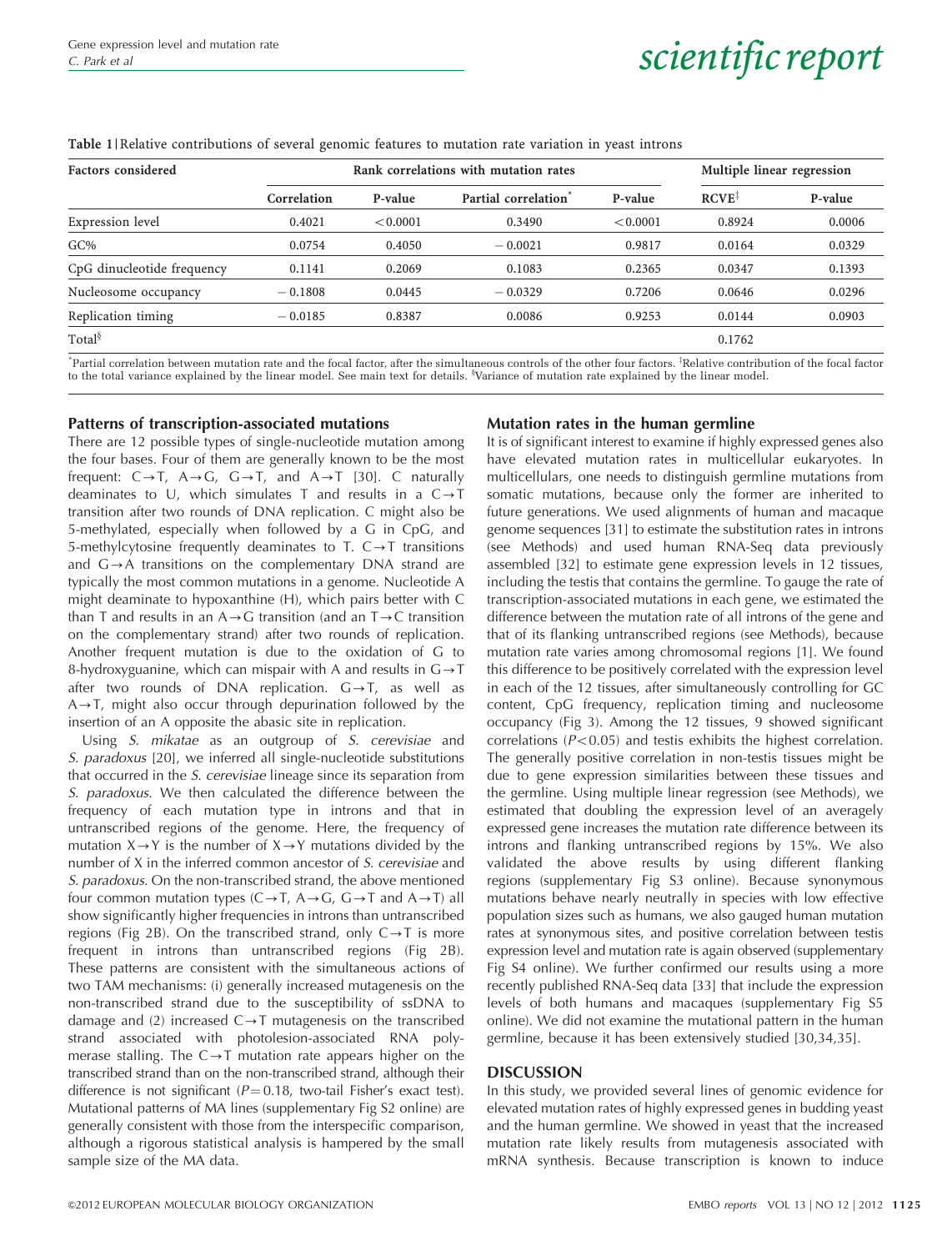## <span id="page-3-0"></span> $\textit{scientific report} \hspace{1cm} \begin{array}{c} \textit{Gene expression level and mutation rate} \\\textit{Cone expression level and mutation rate} \end{array}$



Fig 2 | Nucleotide substitution rates and patterns in yeast introns, on the basis of the comparison between Saccharomyces cerevisiae and S. paradoxus. (A) Substitution rate increases with expression level. Introns are grouped into five equal-size bins on the basis of expression levels, and the mean expression level and mean substitution rate of each bin are presented. Here, the expression level of an intron is determined by the median number of RNA sequencing reads in a 30-bp window located immediately upstream of the  $3'$  end of the annotated stop codon of the gene [[18](#page-5-0)]. Error bars show one s.e. The rank correlation  $(\rho)$  indicated is for the raw unbinned data. (B) Difference in substitution frequency between introns and untranscribed regions for each of the 12 mutation types. Black and grey bars indicate transitions and transversions, respectively. Significance differences from 0 are indicated by \*P<0.05, \*\*P<0.01 or \*\*\*P<0.001 on the basis of two-tail Fisher's exact test.

both mutagenesis (TAM) and DNA repair (TCR), our finding suggests that, at the genomic scale, the effect of TAM overwhelms that of TCR in yeast as well as the human germline. As mentioned, TAM has several distinct molecular mechanisms that can lead to different mutational patterns. Our observations in yeast suggest that more than one TAM mechanism is at work. Specifically, the increased rates of the four most frequent types of mutation in the non-transcribed strand is likely caused by the susceptibility of this naked ssDNA to damage [[11](#page-5-0)], whereas the increased rate of  $C \rightarrow T$  mutation in the transcribed strand is probably caused by the mutagenesis during the extended RNA polymerase stalling [\[16](#page-5-0)]. One mechanism of TAM involves the collision between a DNA replication fork and RNA polymerase in the S phase of a cell cycle [\[5\]](#page-5-0). However, we found no correlation between the yeast intron mutation rate and expression level in the S phase [\[36\]](#page-6-0)  $(\rho = -0.036, P = 0.71)$ , suggesting that the collision is not the primary cause of the observed genomic pattern of TAM. It has been suggested that TAM might be minimized by internal folding of the non-transcribed DNA strand that results in short segments of doublestranded DNA [[37](#page-6-0)]. Following a previous study [\[37](#page-6-0)], we calculated the transcription-driven mutability index (TDMI) of each yeast intron, which is defined by the percentage of unpaired nucleotides in the non-transcribed strand of the intron (see Methods). But, TDMI and intron substitution rate are not significantly correlated, with  $(\rho = 0.035, P = 0.70)$  or without the control of expression level ( $\rho = -$  0.055, P= 0.55; supplementary Fig S6 online), suggesting that

internal folding of the non-transcribed DNA strand is not a significant factor modulating TAM in yeast.

Several reporter assays in yeast showed that transcription dramatically induces indel mutations [[12–15](#page-5-0)]. But, we found no correlation between the frequencies of indels in introns and the expression levels of the introns in the comparison between S. cerevisiae and S. paradoxus (supplementary Fig S7 online), suggesting that the reporter assay results might be gene specific or condition specific. Alternatively, the effect revealed by the reporter assays is widespread, but its contribution to the genome-wide variation of indel mutation rate is too small to detect here. In the human–macaque comparison, the patterns vary among indels of different sizes (supplementary Fig S8 online).

We discovered a significantly higher germline mutation rate in strongly expressed human genes than weakly expressed ones. This significant correlation, however, disappears when the four confounding factors (GC content, CpG frequency, replication timing and nucleosome binding) are not controlled, suggesting the importance of controlling these variables and explaining why the correlation was not previously observed [[1](#page-5-0)]. Nonetheless, the impact of gene expression on mutation rate, after the controls, is much weaker in human ( $\rho = 0.083$ ) than in yeast ( $\rho = 0.349$ ). This difference has several potential causes. First, the gene expression levels in the human germline might not be well approximated by those in the testis of a particular age represented by the human individual studied, which reduces the correlation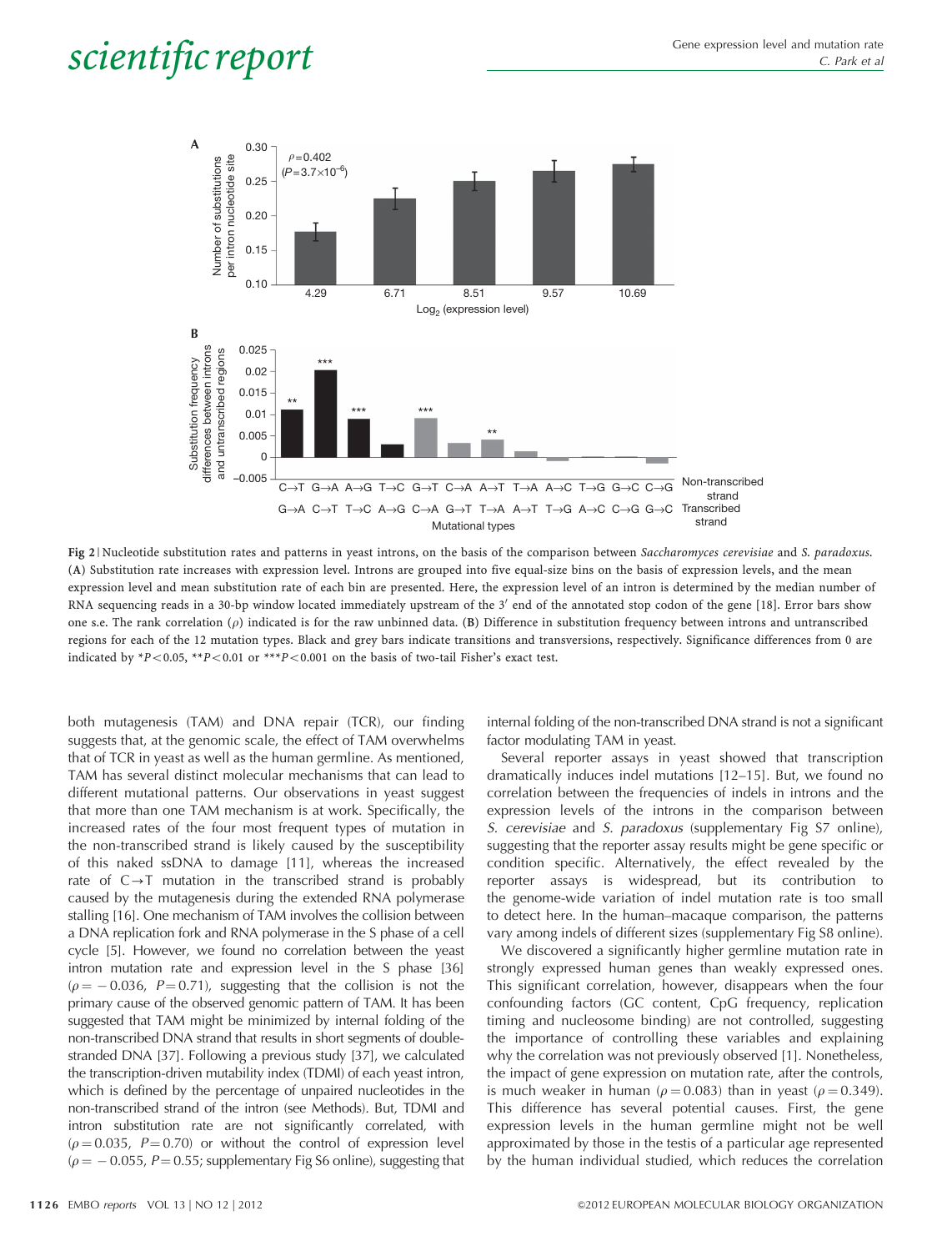# <span id="page-4-0"></span>Gene expression level and mutation rate  $\frac{C. Park$  et al scientific report



Fig 3 | Partial rank correlations between gene expression levels in 12 human tissues and the nucleotide substitution rate between human and macaque, after the simultaneous controls of GC content, CpG frequency, replication timing and nucleosome occupancy. The substitution rate is estimated by the rate in introns minus that in flanking untranscribed regions (see Methods). Significant differences from 0 are indicated by \*P<0.05, \*\*P<0.01 or  $***P<0.001$ .

with the mutation rate. Second, the correlation between the mRNA synthesis rate and mRNA concentration might be lower in human than in yeast if human has more post-transcriptional modifications than yeast. For example, microRNAs, which are short non-coding RNAs that bind to target mRNAs to cause their degradation and silencing [[38](#page-6-0)], regulate  $\sim$ 30% of protein-coding genes in mammals [\[39\]](#page-6-0), but no microRNA exists in S. cerevisiae [\[40](#page-6-0)]. Third, it is possible that the mechanisms or the relative importance of TAM and TCR differ between yeast and the human germline. Regarding this possibility, it is important to discuss the somatic mutation rates and patterns recently revealed from human cancers. Several cancer genomic studies reported lower somatic mutation rates in more highly expressed genes and a greater reduction in  $C \rightarrow T$  mutation on the transcribed strand than the non-transcribed strand [[41–43](#page-6-0)]. These results are explainable by the action of TCR. Compared with the germline, cancer cells have overall much higher mutation rates [\[44](#page-6-0)], which implies the presence of abundant lesions on the transcribed strand that could be repaired through TCR. In other words, the impact of TCR is expected to be greater to cancer cells than to the germline because of the higher abundance of lesions in the former than the latter. By contrast, owing to the generally high background mutation rate in cancer cells, several mutations brought about by TAM become relatively insignificant. Thus, the relative impact of TAM and TCR might be reversed in cancer cells, compared with that in the germline. The mutational patterns observed in cancer cells are consistent with this interpretation [[41–43](#page-6-0)].

Our finding of elevated mutation rates in highly expressed genes in yeast and human germline has several important implications. First, because highly expressed genes tend to have more important roles than lowly expressed genes [\[45\]](#page-6-0) and because most mutations are deleterious, our finding suggests that (i) spontaneous mutations are more harmful than is now appreciated on the basis of the assumption of homogenous mutation rates and that (ii) the actual mutation load is likely greater than the present estimate. Second, the fact that transcription is overall a mutagen implies the possibility of natural selection for reduced transcription from an unnecessarily high level due simply to the benefit of reducing deleterious mutations. When a mutation rate modifier is

linked to the gene whose mutation rate is being modified, the selective advantage of the modifier is  $\Delta \mu$  if it reduces the deleterious mutation rate of the gene by  $\Delta \mu$  per gene per generation [[46](#page-6-0)]. In yeast, the average point mutation rate is  $3 \times 10^{-10}$  per nucleotide site per generation [[17](#page-5-0)] and the coding region of an average gene has 1350 nucleotides [[47\]](#page-6-0). If 80% of mutations in the coding region of a gene are deleterious, the deleterious mutation rate is  $3.24 \times 10^{-7}$  per gene per generation. If a modifier reduces the mutation rate of a gene by 20% by reducing its transcription level, its advantage is  $s = \Delta \mu = 0.648 \times 10^{-7}$ , which is slightly greater than what natural selection can detect in yeast (0.5/effective population size =  $0.5 \times 10^{-7}$ ) [\[48\]](#page-6-0). Of course, reducing transcription should also save energy and materials [[48](#page-6-0)]. Even when the protein concentration needs to be maintained, mutation rate might still be lowered by simultaneously reducing the transcription rate and increasing the translation rate. However, this strategy increases the gene expression noise [[49](#page-6-0)], which typically imposes a fitness cost to the cell [\[50\]](#page-6-0). The current transcription/ translation rate ratio might reflect a tradeoff between these antagonistic factors. Third, in yeast, the expression level of a protein has been shown to be the most important determinant of the evolutionary rate of the protein sequence, with highly expressed proteins having low amino-acid substitution rates [\[24](#page-5-0)]. This phenomenon has been explained by several non-mutually exclusive hypotheses: protein misfolding avoidance [[23,51](#page-5-0)], protein misinteraction avoidance [\[25](#page-5-0)] and protein functional importance [[52,53](#page-6-0)]. The fact that highly expressed genes experience more mutations than lowly expressed ones suggests that the strong purifying selection acting on highly expressed proteins far exceeds what is reflected from their low amino-acid substitution rates.

Contrary to our findings in yeast and the human germline, Martincorena et al [\[54](#page-6-0)] recently reported lower mutation rates in more strongly expressed genes in Escherichia coli. Because of the absence of introns in E. coli, these authors calculated synonymous nucleotide polymorphism  $(\theta_{\rm S})$  of each gene using the genome sequences of 34 strains. Because synonymous mutations in E. coli are subject to natural selection, they converted  $\theta_s$  to  $\theta_s$ ' such that  $\theta_s$ ' is uncorrelated with codon usage bias, two indicators of selection, and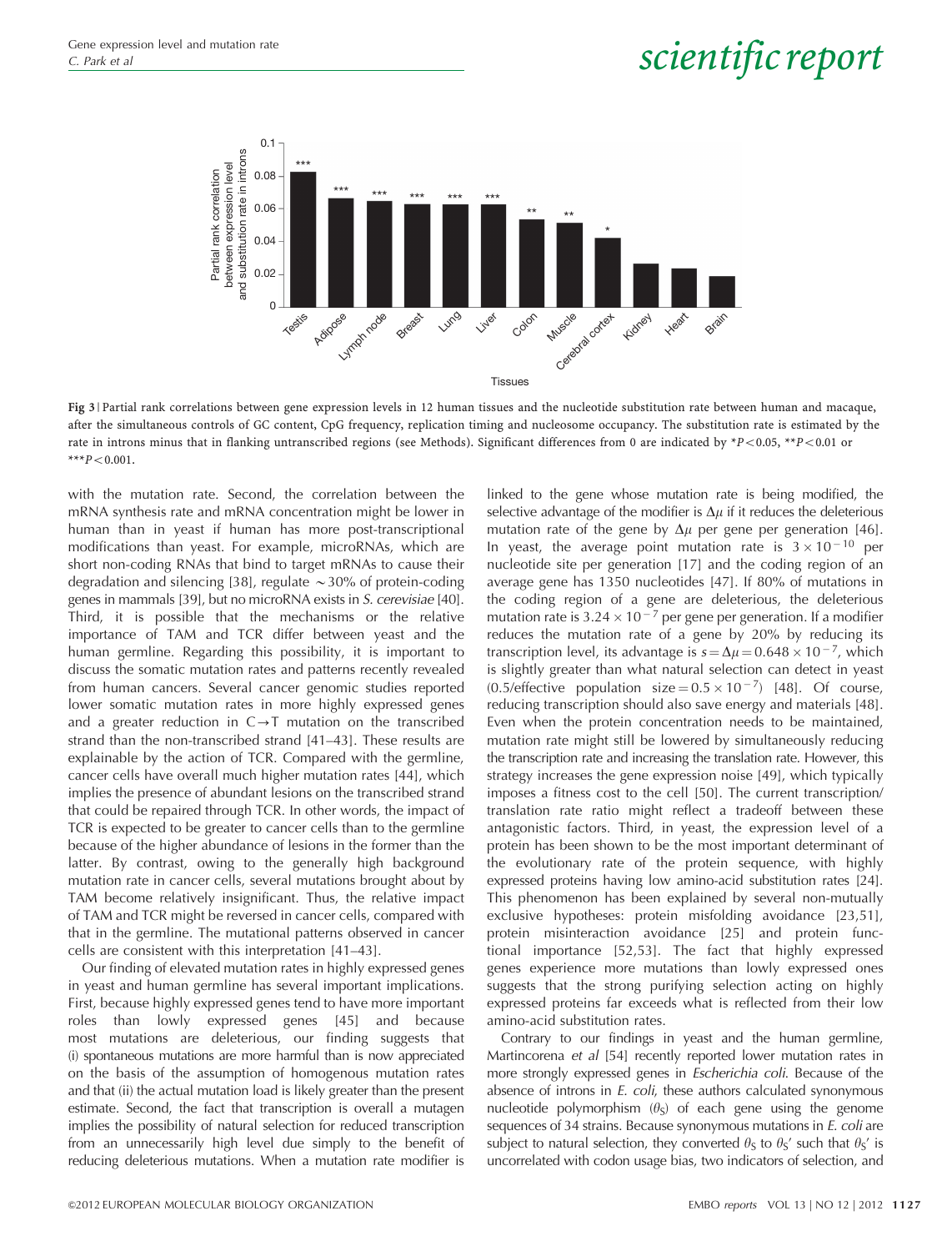## <span id="page-5-0"></span> $\textit{scientific report} \hspace{1cm} \begin{array}{c} \textit{Gene expression level and mutation rate} \\\textit{Cone expression level and mutation rate} \end{array}$

two known determinants of the mutation rate. Intriguingly,  $\theta$ <sub>S</sub>' is negatively correlated with the expression level, which led the authors to suggest an evolutionary risk management strategy that has suppressed the mutation rate of highly expression genes because of their relative importance to the organism [\[54](#page-6-0)]. But, how accurately  $\theta$ <sub>S</sub>' reflects mutation rate is unclear. We propose that a smallpopulation MA experiment be conducted in E. coli to estimate the correlation between expression level and mutation rate. Furthermore, a negative correlation between expression level and mutation rate is also evident in human cancer cells and hence need not be a result of evolutionary risk management.

#### METHODS

Data sets. Details about the yeast MA lines, essential genes, fitness values of single-gene deletion strains, mRNA synthesis and degradation rates, yeast and primate intron sequences, yeast and human nucleosome occupancy data, yeast and human DNA replication timing data and yeast and primate transcriptome data are provided in supplementary information online. As described in supplementary information online, the TDMI of each yeast intron was estimated following a previous study [[37](#page-6-0)].

Nucleotide substitution rates and patterns. The nucleotide substitution rate for a pair of orthologous intron sequences was estimated using the baseml module of PAML [[55](#page-6-0)] under Kimura's two-parameter model [[56\]](#page-6-0), because the sequence divergence is moderate here. In the case of humans, introns from the same gene are concatenated before analysis. To control regional variation in mutation rate in the human genome, we calculated the substitution rate in the introns of a gene minus that in a flanking intergenic region, which is a 5-kb segment starting from 5 kb (or 10 kb in supplementary Fig S3 online) downstream of the  $3'$  end of the  $3'$  untranslated region (UTR) of the gene. We removed the gene from our analysis if this 5-kb segment overlaps with the neighbouring gene, which is defined by a segment encompassing from  $5 \text{ kb}$  upstream of the  $5'$  end of  $5 \text{ UTR}$  to  $5 \text{ kb}$ downstream of the  $3'$  end of  $3$ UTR. Indel substitution rates were similarly estimated, except that we did not correct for potential multiple hits. To study mutational patterns in yeast, we used three-way alignments (S. cerevisiae, S. paradoxus and S. mikatae) in UCSC Genome Browser [\[31\]](#page-6-0) to infer the intron sequences of the common ancestor of S. cerevisiae and S. paradoxus by parsimony, followed by tabulating each mutation type. Ambiguous sites by the parsimony principle were not further considered. Multiple regression analysis was conducted to evaluate the relative contributions of various factors to mutation rates, as described in supplementary information online.

Supplementary information is available at EMBO reports online ([http://www.emboreports.org\)](http://www.emboreports.org).

#### ACKNOWLEDGEMENTS

We thank X. Chen for providing the mutation data from the yeast MA lines and A. Eyre-Walker and two anonymous reviewers for valuable comments. This work was supported in part by a research grant from the US National Institutes of Health to J.Z.

Author Contributions: J.Z. conceived and designed the research; C.P. and W.Q. performed the research and analysed the data; C.P. and J.Z. wrote the manuscript.

#### CONFLICT OF INTEREST

The authors declare that they have no conflict of interest.

#### REFERENCES

- 1. Hodgkinson A, Eyre-Walker A (2011) Variation in the mutation rate across mammalian genomes. Nat Rev Genet 12: 756–766
- 2. Lang GI, Murray AW (2011) Mutation rates across budding yeast chromosome VI are correlated with replication timing. Genome Biol Evol 3: 799–811
- 3. Stamatoyannopoulos JA, Adzhubei I, Thurman RE, Kryukov GV, Mirkin SM, Sunyaev SR (2009) Human mutation rate associated with DNA replication timing. Nat Genet 41: 393–395
- 4. Chen X, Chen Z, Chen H, Su Z, Yang J, Lin F, Shi S, He X (2012) Nucleosomes suppress spontaneous mutations base-specifically in eukaryotes. Science 335: 1235–1238
- 5. Kim N, Jinks-Robertson S (2012) Transcription as a source of genome instability. Nat Rev Genet 13: 204–214
- 6. Aguilera A (2002) The connection between transcription and genomic instability. EMBO J 21: 195–201
- 7. Svejstrup JQ (2002) Mechanisms of transcription-coupled DNA repair. Nat Rev Mol Cell Biol 3: 21–29
- 8. Hanawalt PC, Spivak G (2008) Transcription-coupled DNA repair: two decades of progress and surprises. Nat Rev Mol Cell Biol 9: 958–970
- Savic DJ, Kanazir DT (1972) The effect of a histidine operator-constitutive mutation on UV-induced mutability within the histidine operon of Salmonella typhimurium. Mol Gen Genet 118: 45-50
- 10. Herman RK, Dworkin NB (1971) Effect of gene induction on the rate of mutagenesis by ICR-191 in Escherichia coli. J Bacteriol 106: 543-550
- 11. Beletskii A, Bhagwat AS (1996) Transcription-induced mutations: increase in C to T mutations in the nontranscribed strand during transcription in Escherichia coli. Proc Natl Acad Sci USA 93: 13919–13924
- 12. Takahashi T, Burguiere-Slezak G, Van der Kemp PA, Boiteux S (2011) Topoisomerase 1 provokes the formation of short deletions in repeated sequences upon high transcription in Saccharomyces cerevisiae. Proc Natl Acad Sci USA 108: 692–697
- 13. Datta A, Jinks-Robertson S (1995) Association of increased spontaneous mutation rates with high levels of transcription in yeast. Science 268: 1616–1619
- 14. Kim N, Jinks-Robertson S (2009) dUTP incorporation into genomic DNA is linked to transcription in yeast. Nature 459: 1150–1153
- 15. Lippert MJ, Kim N, Cho JE, Larson RP, Schoenly NE, O'Shea SH, Jinks-Robertson S (2011) Role for topoisomerase 1 in transcriptionassociated mutagenesis in yeast. Proc Natl Acad Sci USA 108: 698–703
- 16. Hendriks G, Calleja F, Besaratinia A, Vrieling H, Pfeifer GP, Mullenders LH, Jansen JG, de Wind N (2010) Transcription-dependent cytosine deamination is a novel mechanism in ultraviolet light-induced mutagenesis. Curr Biol 20: 170-175
- 17. Lynch M et al (2008) A genome-wide view of the spectrum of spontaneous mutations in yeast. Proc Natl Acad Sci USA 105: 9272–9277
- 18. Nagalakshmi U, Wang Z, Waern K, Shou C, Raha D, Gerstein M, Snyder M (2008) The transcriptional landscape of the yeast genome defined by RNA sequencing. Science 320: 1344–1349
- 19. Gojobori T, Li WH, Graur D (1982) Patterns of nucleotide substitution in pseudogenes and functional genes. J Mol Evol 18: 360–369
- 20. Kellis M, Patterson N, Endrizzi M, Birren B, Lander ES (2003) Sequencing and comparison of yeast species to identify genes and regulatory elements. Nature 423: 241–254
- 21. Qian W, Yang JR, Pearson NM, Maclean C, Zhang J (2012) Balanced codon usage optimizes eukaryotic translational efficiency. PLoS Genet 8: e1002603
- 22. Hershberg R, Petrov DA (2008) Selection on codon bias. Annu Rev Genet 42: 287–299
- 23. Drummond DA, Wilke CO (2008) Mistranslation-induced protein misfolding as a dominant constraint on coding-sequence evolution. Cell 134: 341–352
- 24. Pal C, Papp B, Hurst LD (2001) Highly expressed genes in yeast evolve slowly. Genetics 158: 927–931
- 25. Yang JR, Liao BY, Zhuang SM, Zhang J (2012) Protein misinteraction avoidance causes highly expressed proteins to evolve slowly. Proc Natl Acad Sci USA 109: E831–E840
- 26. Parenteau J, Durand M, Morin G, Gagnon J, Lucier JF, Wellinger RJ, Chabot B, Elela SA (2011) Introns within ribosomal protein genes regulate the production and function of yeast ribosomes. Cell 147: 320–331